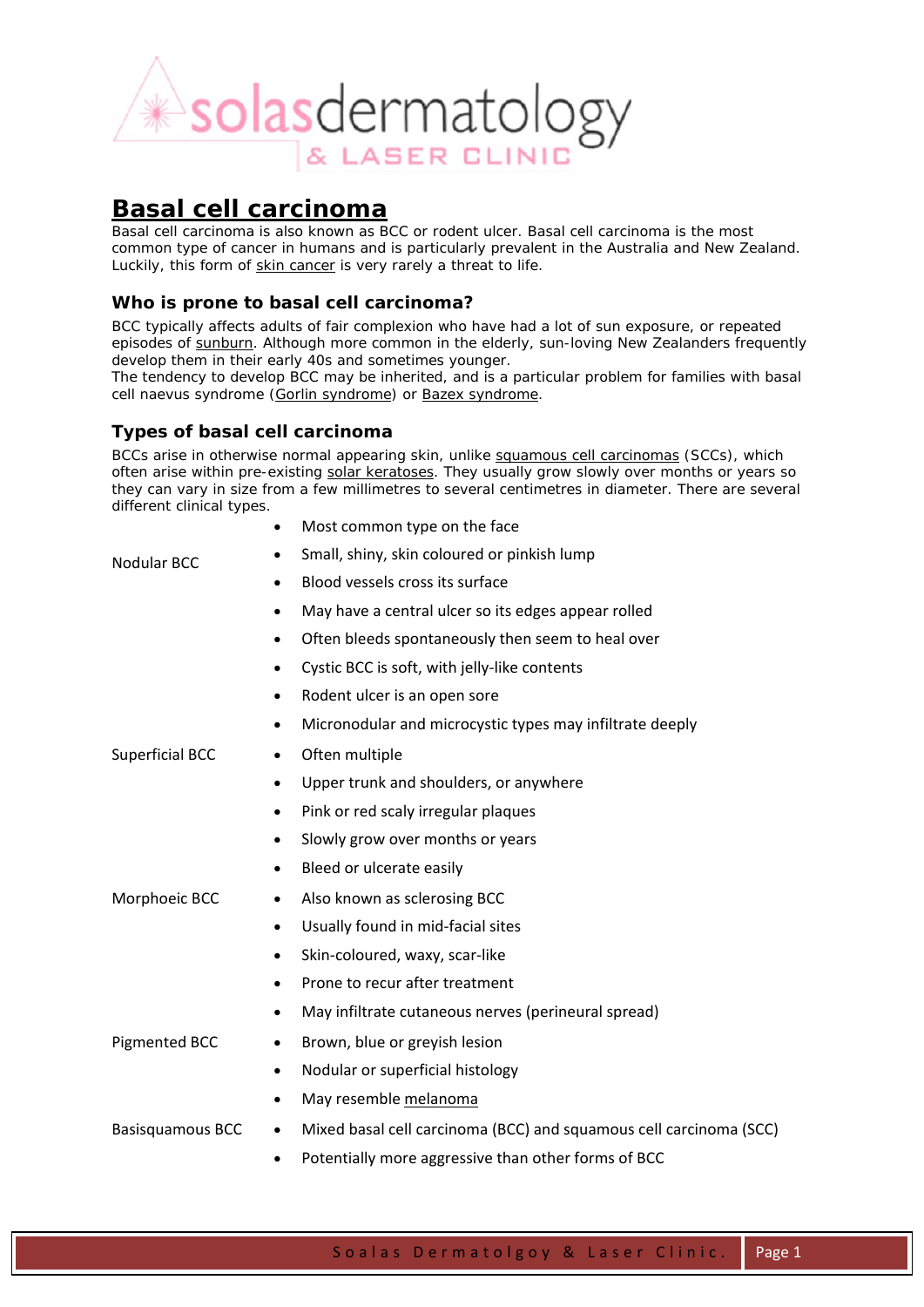







Nodular BCC **Rodent ulcer** Rodent ulcer Superficial BCC



Pigmented BCC Multiple superficial BCCs Morphoeic BCC

More images of basal cell carcinoma ...

- BCC on the face
- **BCC** on the nose
- BCC on the eyelid
- BCC on the ear
- BCC on the limbs
- BCC on the trunk

# *Treatment of BCC*

The treatment for a BCC depends on its type, size and location, the number to be treated, and the preference or expertise of the doctor. Possibilities include:

## **Superficial skin surgery**

Shave, curettage, & cautery (and other types of minor surgery). Many small, well-defined nodular or superficial BCCs can be successfully removed by removing just the top layers of the skin. The wound usually heals within a few weeks without needing stitches.

## **Excision biopsy**

Excision means the lesion is cut out and the skin stitched up. This is the most appropriate treatment for nodular, infiltrative and morphoeic BCCs. Very large lesions may require a flap or skin graft to repair the defect after excision.